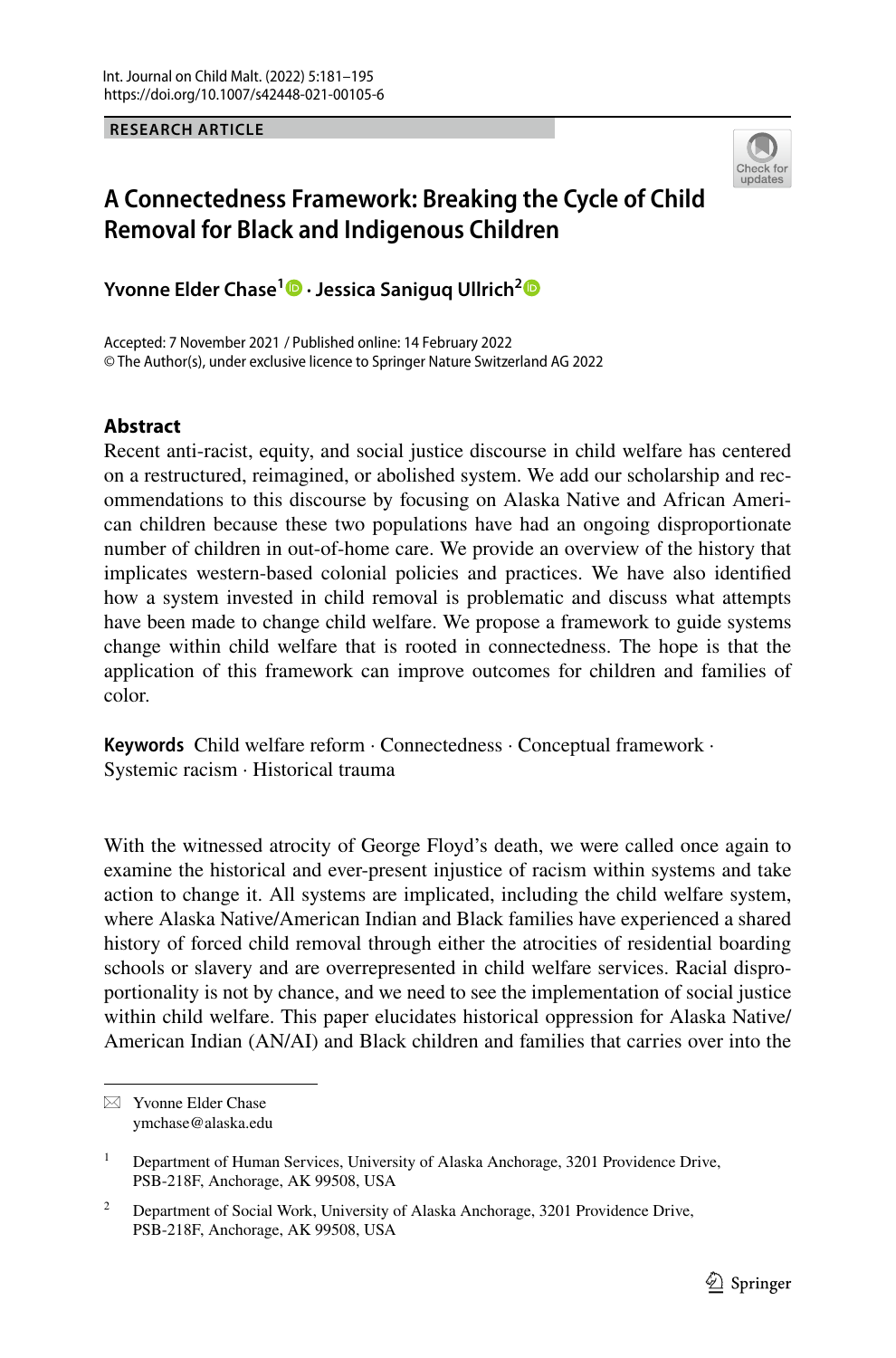child welfare system, discusses the policy level attempts to rectify child welfare that have fallen short, presents evidence for the continued need for child welfare reform, and provides a connectedness framework for systems change that can help current efforts to reimagine child welfare.

## **The History of Child Removal**

#### **Revisiting Years of Slavery**

Throughout recorded history, people have been exterminated, enslaved, and oppressed. The USA, a country that pledged open arms to immigrants, chose not to welcome immigrants of color, but to suppress and oppress them while at the same time removing lands and exterminating the Indigenous populations. The history of this country has been greatly sanitized in the history books, but when we look at the enslavement of Africans and the history of genocide of Native Americans, America is responsible for some of the most gruesome crimes against humanity (Dunbar-Ortiz, [2014\)](#page-12-0).

The frst African slaves were removed from their families, community, and continent and brought to America in 1619, now close to 400 years ago. There are estimates in the millions of the number of Africans who died en route to America (Wolfe, [2021](#page-14-0)). Messer-Kruse [\(2020](#page-13-0)) notes how, "For the frst time, the 1619 Project pushed into public view a theory that holds that the architecture of America is built of antiblack racism and that America's evolution was propelled by African American struggles for liberation" (para 16). This type of historical legacy is not easily eliminated and the efects in the everyday lives of African Americans. The literature on cultural trauma has focused on genocide survivors, Indigenous peoples and Holocaust survivors, and post slavery trauma with African Americans. The efects of slavery have been described as post traumatic slave syndrome*,* or PTSS (Halloran, [2019](#page-13-1)). Leary ([2005\)](#page-13-2) mentioned an example of intuitive responses of African Americans in settings that are mostly white. Leary [\(2005](#page-13-2)) described an African American mother waiting in line in a bank and intuitively sending a message to her children to stay close, while a Caucasian mother was also in line and her children could freely explore the waiting room. The historical context of White supremacy and racism teaches children of color that the world is unsafe, and that diferential treatment based on skin color is normal. We are forced to take a closer look at US history and reconceptualize the source material that has omitted or reconfgured the experiences of marginalized populations that have led to historical trauma and which continues today.

#### **Residential Boarding Schools**

Native communities in the USA have experienced forced relocation, genocide, and decades of their children being taken. Hundreds of thousands of AN/AI children were forcibly removed from their families to attend boarding schools (National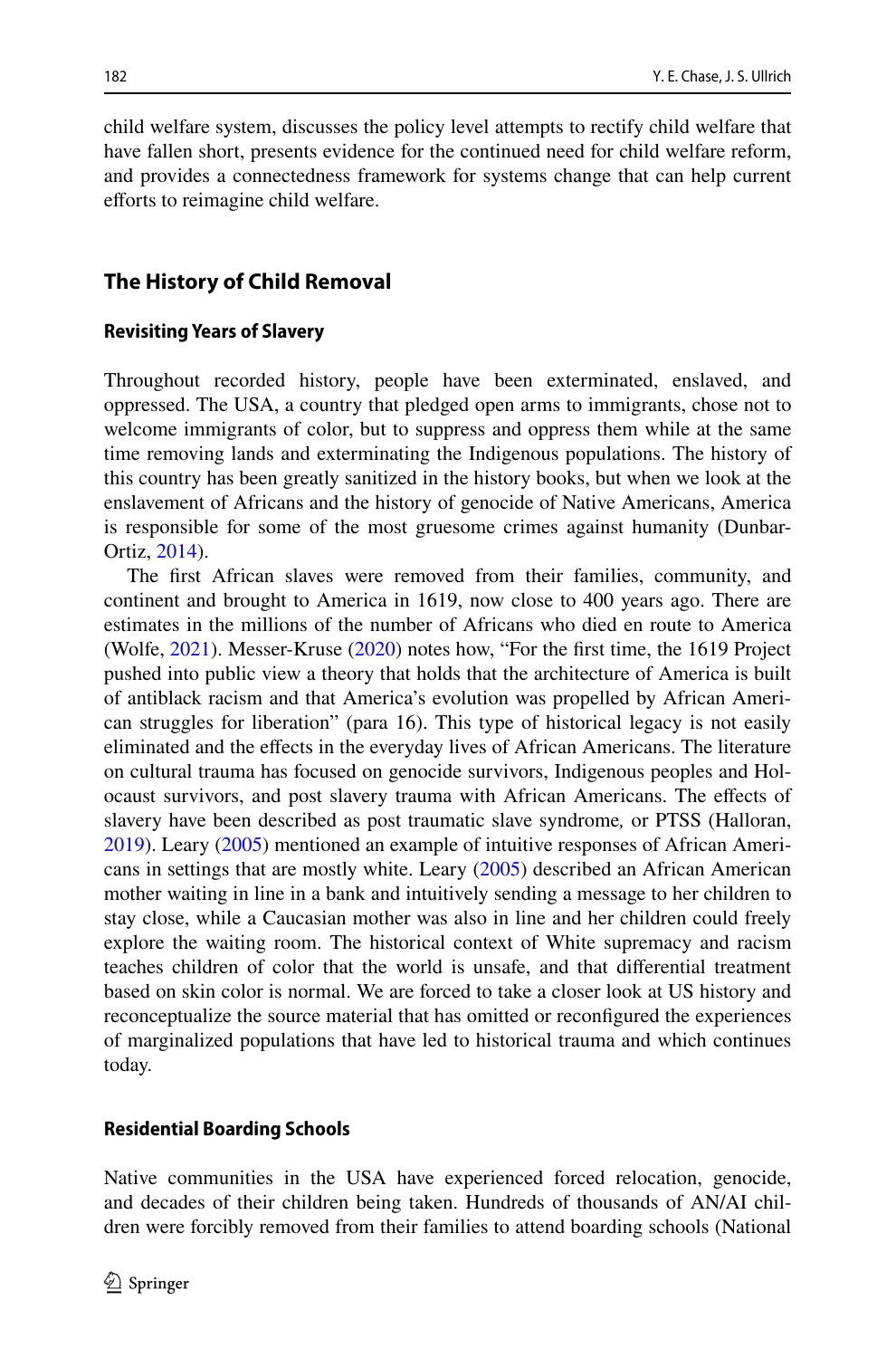Native American Boarding School Healing Coalition, [n.d](#page-13-3)., para. 2). During the boarding school era, the adoption of AN/AI children into non-native families was also promoted by government agencies under the Snyder Act of 1921 without any due process (Cross, [2014\)](#page-12-1). Through *The Adoption Project*, the Child Welfare League of America supported the adoption of 395 AN/AI children into non-relative homes*.* CWLA publicly apologized for their involvement in this detrimental process in 2001 (Tribal Law Updates, [2001\)](#page-14-1).

We are still learning about the consequences of spiritual, psychological, emotional, and physical harm that AN/AI children, families, and tribes experienced as a result of the boarding school and adoption era (Cross, [2014;](#page-12-1) Haaland, [2021](#page-12-2)). Many AN/AI children that attended boarding school were sexually, emotionally, and physically abused and killed (Hirshberg, [2005;](#page-13-4) Hopkins, [2013\)](#page-13-5). The discovery of hundreds of Indigenous children's bodies buried at residential schools in Canada has touched on a wound that has been there for generations, and communities are coming together to help address and heal from this traumatic loss and pain (Haaland, [2021](#page-12-2)). Brave Heart et al. ([2011\)](#page-12-3) defned historical trauma as the "cumulative emotional and psychological wounding across generations, including the lifespan, which emanates from massive group trauma" (p. 283). Many AN/AI children adopted into non-native families grew up feeling isolated and unwanted (White Hawk, [2006\)](#page-14-2). These same traumatized AN/AI children grew up without healthy ways to cope and did not learn the tribal parenting practices that sustained children and families for generations (Napoleon, [1996](#page-13-6)). It is not a chance that Black and AN/AI families are disproportionately involved with child welfare and the historical trauma of child removal problematizes the child welfare's current intervention of child removal to stranger foster care.

## **Child Protection: Disproportionality**

In Alaska, 2,060 out of 3,166 children in out-of-home care are AN/AI and comprise  $65\%$  of the total number of children in out-of-home care (Office of Children's Services, [2020\)](#page-13-7). These percentages have remained disproportionately high for over a decade (Office of Children's Services, [2020\)](#page-13-7). This is problematic because Alaska Native people comprise approximately 20% of the general population (State of Alaska Department of Labor, [2019\)](#page-14-3).

National data has similar trends of racial disparities. Wildeman and Emanuel [\(2014](#page-14-4)) examined a 10-year period of Adoption and Foster Care Analysis and Reporting System (AFCARS) data and found that cumulative risk of foster care placement was much higher for Black children and Native American children even though placement declined during that time period. While the rate of child abuse in the USA is highest among American Indian or Alaska Native victims with a rate of 14.8 cases per 1,000 children, African American children had the second highest numbers with a rate of 13.8 per 1,000 children (Children's Bureau, [2021\)](#page-12-4). These rates call to question how much bias exists within child welfare workers and whether the substantiation of child maltreatment for AN/AI and Black families is based on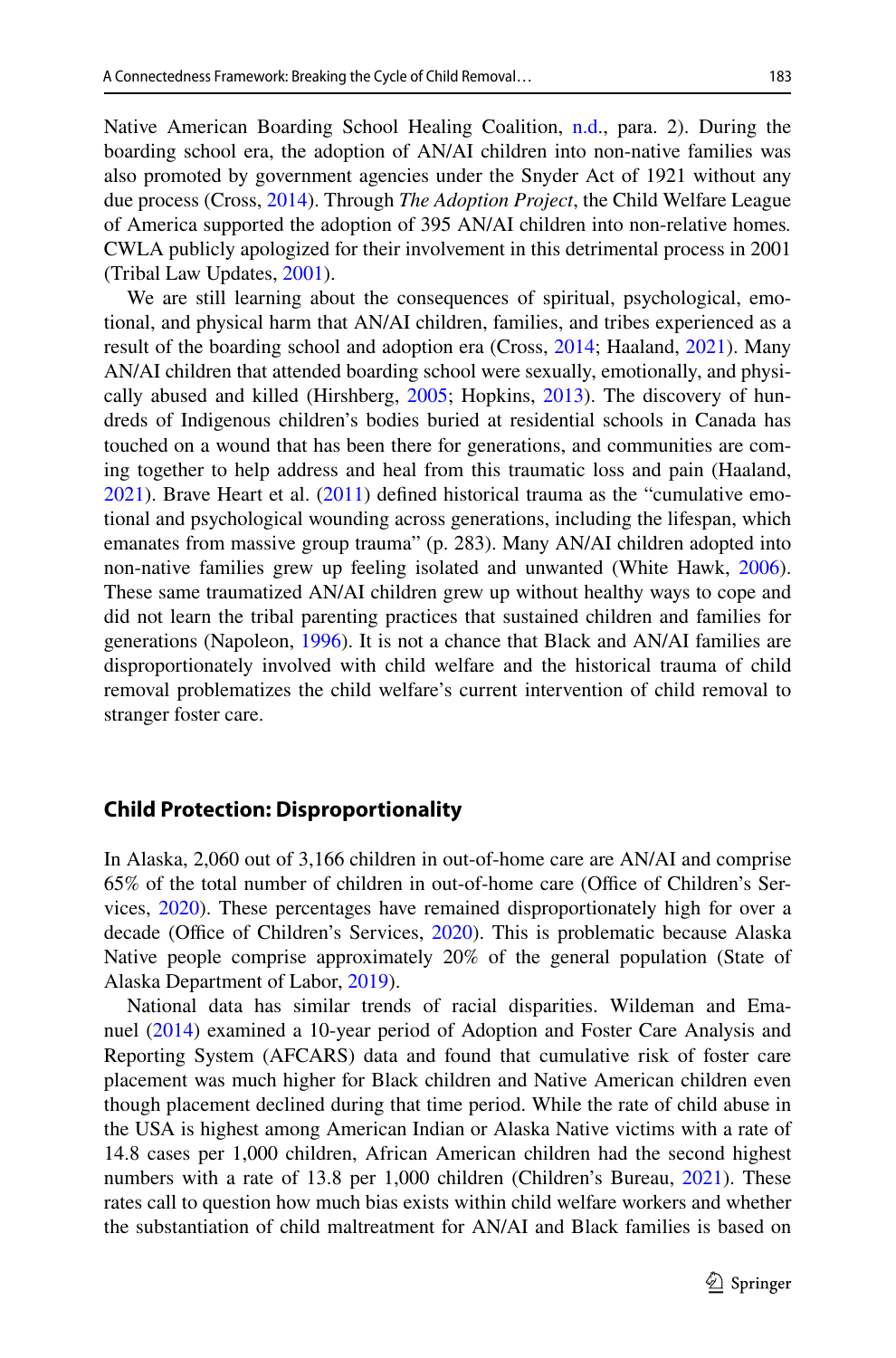race (Gottlieb, [2021\)](#page-12-5). Children and families of color continue to be overrepresented in the system, regardless of location.

This stratifcation of children in out-of-home care is connected to larger systemic issues that intersect with the child welfare system. Issues such as poverty, lack of access to health care, and segregated schools are embedded in White supremacist ideologies and policies that have negatively afected children of color, their families, as well as communities for generations. Banahene and Minka ([2018\)](#page-12-6) completed a study focused on the experiences of Black parents in Canada who felt that their parenting was unfairly targeted by the child protection agency staf. The authors noted that "The use of CRT [Critical Race Theory] helps to challenge Child Welfare Agency's claims of neutrality, objectivity, color blindness, and meritocracy that often become camoufages to sustain pro-White hegemony about parenting while ignoring the diverse parenting practices of Blacks (*sic.*) and Indigenous families." What this study pointed out was the sanctioned regression and imposed silence regarding the parenting practices of parents of color in White settler societies. While this study focused specifcally on Canada, it mirrors the experiences of Black parents in the USA (Dettlaff  $&$  Boyd, [2020\)](#page-12-7).

The promotion of wellbeing and prevention of ongoing harm is necessary for the achievement of justice. Powers and Faden [\(2006](#page-13-8)) state, "Justice, therefore, requires both obligations to remedy existing systematic patterns of disadvantage that profoundly and pervasively undermine the prospects for wellbeing, as well as prospective obligations to design social institutions and structures in order to prevent such patterns of disadvantage from arising" (p. 72). For too long, Black and Indigenous children and families have sufered from systematic oppressions, despite attempts to remedy and reform these injustices.

# **The Failure of Policies and Institutions**

#### **Unfollowed Recommendations**

Child protection is a dysfunctional system for marginalized populations because it is a complex system that believes the answers and solutions come from experts outside of families and communities. Over thirty years have passed since the US Advisory Board on Child Abuse and Neglect (USABCAN) issued its frst report to Congress and the White House, calling for a national strategy on child abuse and neglect (USABCAN, [1990](#page-14-5)). Members of that committee had great hopes that their recommendations would be implemented, at least in part, that centers on de-stigmatization, community, and relationships. The USABCAN ([1990\)](#page-14-5) was established under the provisions of Public Law 100-294 and the 1988 amendments to the Child Abuse and Treatment Act. In its frst report, the USABCAN [\(1990](#page-14-5)) produced 31 recommendations that covered a number of areas, including recognizing the national emergency, coordinating eforts, providing leadership, generating knowledge, increasing human resources, providing and improving programs, and planning for the future.

The two most critical recommendations of the USABCAN [\(1990](#page-14-5)) that would have paved the way for a "minority-friendly" system were as follows: (1) recognizing the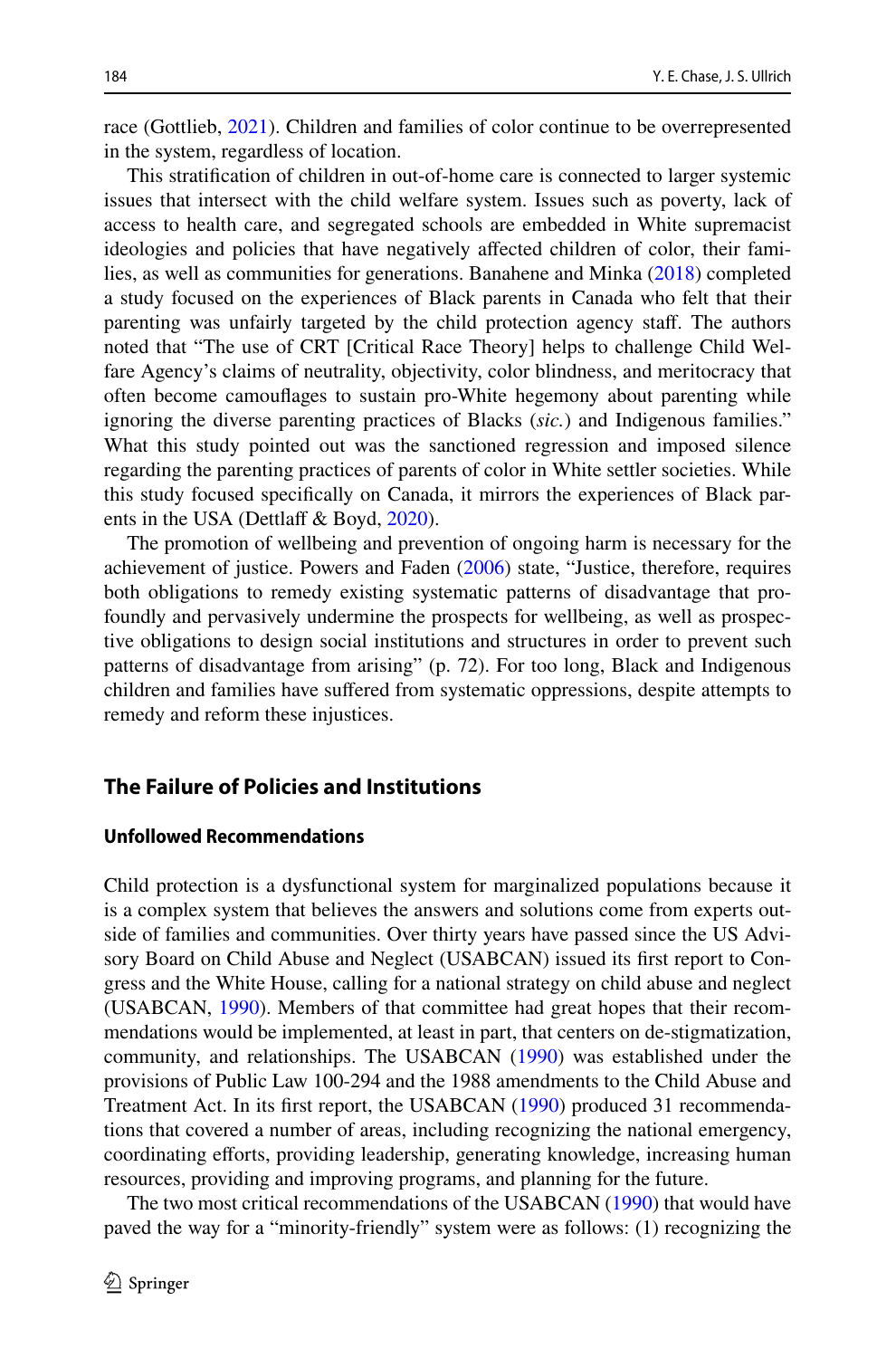national emergency, which included each citizen and each elected official accepting responsibility and acknowledging that the American child protection system needed rehabilitating, and (2) estimating the true costs of repairing a broken system. This fnal recommendation also called for "a model planning process aimed at generating plans for the coordinated, comprehensive, *community-based* prevention, identifcation of abuse and neglect, and for the federal government to take appropriate steps to assure that the model process was implemented throughout the nation" (USABCAN, [1990](#page-14-5)). Had the recommendations in the USABCAN ([1990\)](#page-14-5) report, as well the recommendations in subsequent reports of the USABCAN [\(1991](#page-14-6), [1993](#page-14-7))) been implemented, the current system would look much diferent.

#### **Stafng Shortages**

Retaining staff and especially culturally competent staff continues to be problematic for state and county child protection agencies and is an illustration of the broken system. In the 1990s and continuing into the present day, the tenure of an administrator is about 18 months, but the retention of line staff and supervisors has changed, and not for the better (Guzman et al., [2020\)](#page-12-8). Staf retention appears to be at an all-time low in many states. Lacking any consistency in the worker handling a case causes further disruption and lack of trust for families of color in the child protection system. Kim and Kao [\(2014](#page-13-9)) completed a meta-analysis of the literature on turnover intention predictors of public child welfare caseworkers. While some of the variables one might assume would have a high efect on turnover (e.g., age, salary, career efect), those that rated highest included stress, emotional exhaustion (now commonly called compassion fatigue), lack of organizational commitment, and job satisfaction (Kim & Kao, [2014](#page-13-9)). The impact of these staffing issues means that more families are stuck in a system that is not helping them.

#### **ICWA: a Dream Deferred**

The Indian Child Welfare Act (ICWA) of 1978 was passed in an attempt to break the cycle of AN/AI child removal. States were mandated to provide tribes with notice of child welfare involvement with an Indian family, invite tribes to intervene, and outline how tribes can assume jurisdiction of child protection proceedings (Indian Child Welfare Act P.L. 95-608, [1978](#page-13-10)). Additional components of ICWA were for state agencies to provide active eforts to prevent the break-up of an Indian family and reunify a family, and if a child has to be removed, then the state needed to keep children with extended family, a tribally approved foster home, an Indian foster home, or a tribally approved institution (Indian Child Welfare Act P.L. 95-608, [1978](#page-13-10)). If the child was not able to return to their parents, then the adoptive placement preferences were for the child to be with extended family, a tribal member, or any AN/AI family (Indian Child Welfare Act P.L. 95-608, [1978](#page-13-10)). The hope was to keep children connected to their culture, community, family, lands, and tribal nations (Haight et al., [2019](#page-12-9); National Indian Child Welfare Association [NICWA], [2015\)](#page-13-11). It is concerning that AN/AI children continue to be disproportionately removed from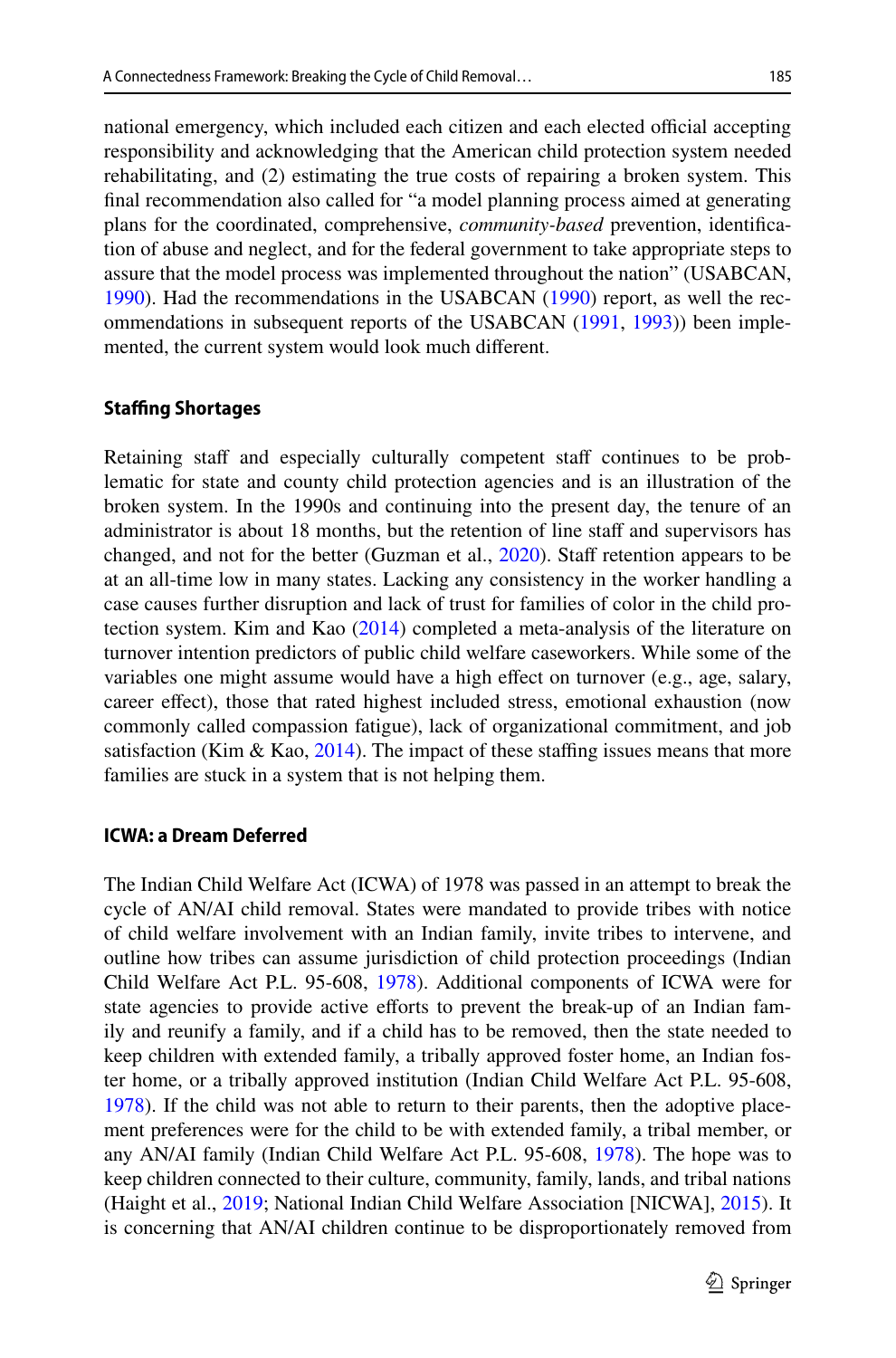their homes and that numerous court cases have challenged the main tenets of ICWA (Newman & Fort, [2017\)](#page-13-12).

In 2016, 38 years after the passage of ICWA, eforts were being made to improve state compliance with ICWA through the establishment of ICWA regulations, which clarifed key elements of the policy like active eforts and notifcation requirements (Bureau of Indian Afairs, [2016](#page-12-10)). Eforts were also made to add ICWA data collection to the national AFCARS data collection system to better monitor state compliance; however, in May 2020, the Trump Administration rolled back data collection procedures for over 60 ICWA data points (National Indian Child Welfare Association, [2020](#page-13-13)). This lack of data collection makes it harder for the federal government and tribes to assess whether states are following the law.

Even with the good intentions of ICWA as a policy, it is embedded in an oppressive system that uses child removal as its primary intervention. Policy and funding drive child welfare practices. The US federal government will spend \$5.7 billion on foster care and \$3.8 billion on adoption in fscal year 2021 compared to millions of dollars on prevention and kinship care services (Child Welfare League of America, [2020](#page-12-11)). States cannot and will not adequately prevent the break-up of an Indian family or provide active eforts to reunify under these funding mechanisms (ICW, [1978](#page-13-10)). This is another reason why child welfare systems have to drastically shift the theoretical frameworks that drive funding and child welfare practice.

#### **Stories of Child Welfare Oppression**

As part of a recent research study, 25 knowledge bearers of the Alaska child welfare system were interviewed, which included nine Alaska Native foster care alumni, ten Alaska Native relative caregivers, and six foster parents (Ullrich, [2020\)](#page-14-8). Some of the knowledge bearers shared stories about a system that harmed them. The system perpetuates relational wounding through child removal and disconnects from important relationships in a child's life. The alumni shared how they experienced multiple forms of systemic related trauma through multiple placement changes and lack of key information about their extended family, culture, history, and identity (Ullrich, [2020](#page-14-8)). The alumni also expressed how the maltreatment they experienced was challenging, but the most distressful event was being separated from their siblings (Ullrich, [2020\)](#page-14-8). The child welfare system's focus on providing safety through out-of-home care ignores the harms of removal from the child's perspective. It is not just the children that are removed from their parents. Through a child's eyes, the system is removing from them their siblings, parents, extended family members, community, cultural knowledge, history, and relational teachings that guide the development of a grounded identity. Every child needs to know who they are and where they come from. The current child welfare system not only disconnects children from others, but more importantly disconnects children from their true selves.

Many of the relative caregivers and foster parents also felt mistreated by the system (Ullrich, [2020](#page-14-8)). Very little information was provided about the children's backgrounds and their needs, and the caregivers felt that they were left on their own to fend for themselves (Ullrich, [2020](#page-14-8)). Many caregivers shared how they were expected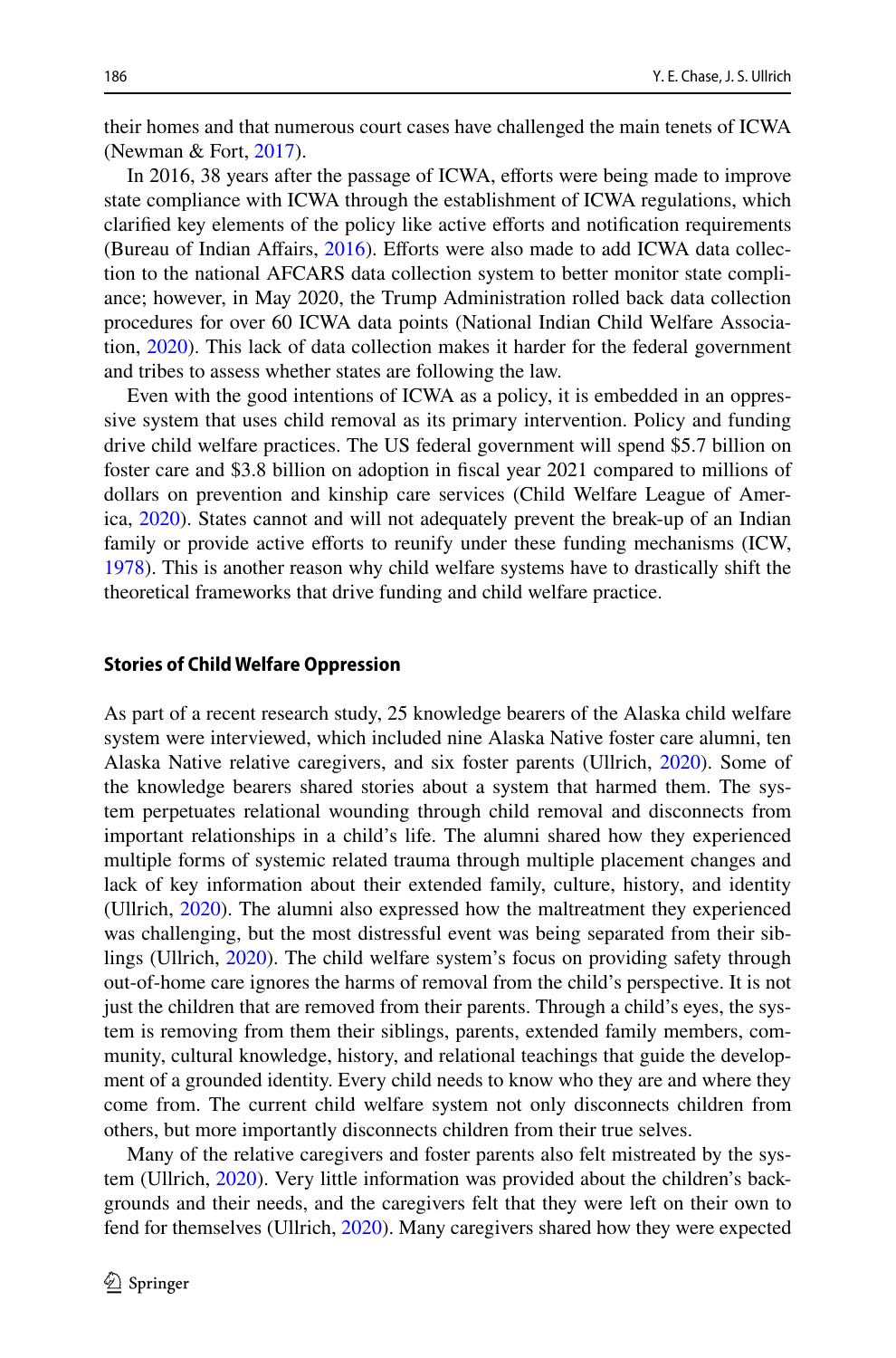to provide a therapeutic level of care for children that have been maltreated, without the support and compensation for it (Ullrich, [2020\)](#page-14-8). Caregivers loved the children they provided care for and felt the depths of grief and loss when the child welfare system moved children with little notice or inclusion in decision-making processes. Once children were moved out of the caregivers' homes, many of them did not see or hear from the child again. Alumni also spoke about this disconnect compounding their sense of loss (Ullrich, [2020\)](#page-14-8).

These important stories that were shared by the 25 knowledge bearers highlighted the need for child welfare to come to a racial and relational reckoning. Three main lessons were learned from the 25 knowledge bearers in this research study that aimed to learn about child wellbeing (Ullrich, [2020\)](#page-14-8). First, we must acknowledge the traumas that child maltreatment and the child welfare system cause, so we can better assess for and prevent ongoing disconnect and relational wounding. Second, we need to ensure that children maintain relational continuity and connectedness for their wellbeing. And third, relational healing is important for children to develop a healthy relational identity that helps them be in right relationship with themselves and others. Action needs to be taken on these lessons learned for systemic transformation that stops the compounded harm of child removal.

It is not AN/AI or African American people's fault for the disproportionate social outcomes that we are seeing today. The child protection system has moved to the criminalization of inadequate parenting rather than the support of children and their families (Barbarin et al., [2020\)](#page-12-12). Disproportionality exists because of traumatic government policies and harmful interventions that continue the cycles of disconnect and trauma. The US government has a responsibility to atone for the perpetration of historical traumas that have harmed generations of African American and AN/ AI children, families, and communities. What is problematic about child welfare is that the theoretical or conceptual foundation of policy and practice is missing key elements of Black and AN/AI epistemology, ontology, and axiology and ignores historical harms that clearly indicate a need for change.

## **A Framework of Connectedness**

It is time to discontinue the unnecessary trauma that child removal causes and form a child welfare system that is based on community driven eforts and relationality. In a relational child welfare system, placement in stranger foster care would not be a standard operating procedure because it would be understood that from a child's perspective, it is not safe to be removed from everyone they love and every place they feel connected to generation after generation (Ullrich, [2020\)](#page-14-8). The concept of child safety would expand to include the safety and wellbeing of the child's connectedness relationships with family, community, and environments because relationships are essential to everyone's wellbeing (Ullrich, [2020](#page-14-8)). Parents, children, and family would not be viewed as separate individuals; they are one unit that should no longer be disconnected from each other. When a child is relationally wounded from being removed, we would understand that this hurt is also felt by parents, extended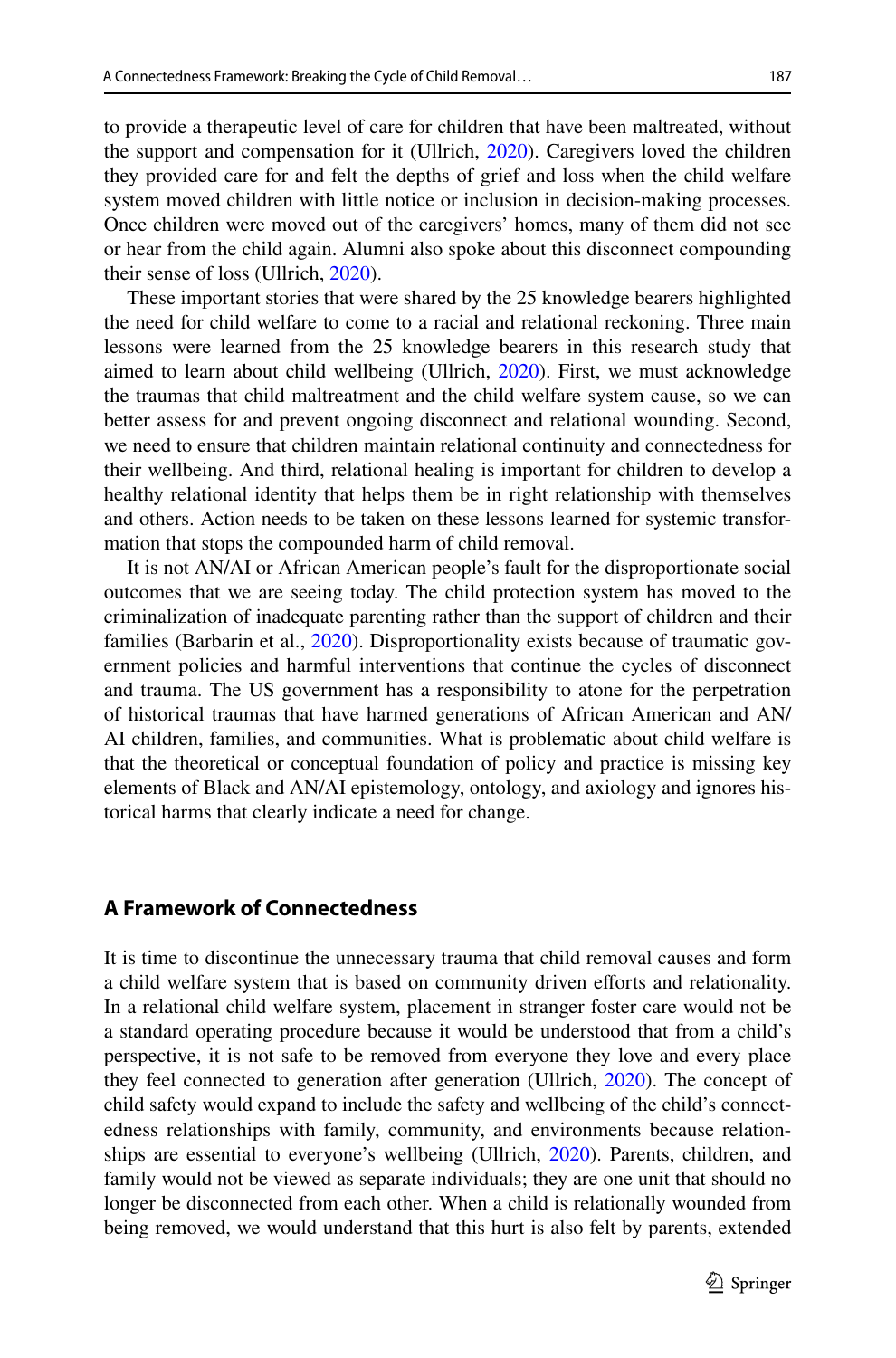family members, and community members because relationships are reciprocal, bidirectional, and interconnected.

Children need to maintain healthy connections and relationships with their family and community, so they feel safe, stable, and secure (Ullrich, [2020\)](#page-14-8). Children need to know that people that care about them do not just disappear from their life or have contact 1–2 times per week, or once every four months if the child was moved to a diferent community that would require a plane ticket for contact to occur. In this next section, we present ideas on a framework for a re-imagined child welfare that could be based on an Indigenous Connectedness Framework that was updated after speaking with the twenty-fve Alaska Native knowledge bearers from Ullrich's [\(2020](#page-14-8)) dissertation research study Fig. [1](#page-7-0)

The Indigenous Connectedness Framework highlights the main relationships and mechanisms for building and maintaining healthy relationships to family, community, environment, ancestors/future generations, culture/spirit, and self as a relational being (Ullrich, [2020\)](#page-14-8). The red words represent the sources of trauma and challenges that we want to prevent from becoming mechanisms of disconnect (Ullrich, [2020\)](#page-14-8). If these challenges do occur, it is important that the mechanisms of connectedness in the blue outer circle outweigh the challenges of disconnect so that a child maintains and develops a healthy relational identity, which is represented in the green inner circle (Ullrich, [2020\)](#page-14-8). Children that have healthy relationships learn who they are and where they come from beyond colonial social constructs. Children that know who they are and where they come from do not need to adopt a trauma identity that keeps them protected in some ways, but locked in survival mode in other ways. Children that are raised with a relational identity become healthy adults, family members, and community members that help the next generation of children develop in a relational way.



<span id="page-7-0"></span>**Fig. 1** Indigenous Connectedness Framework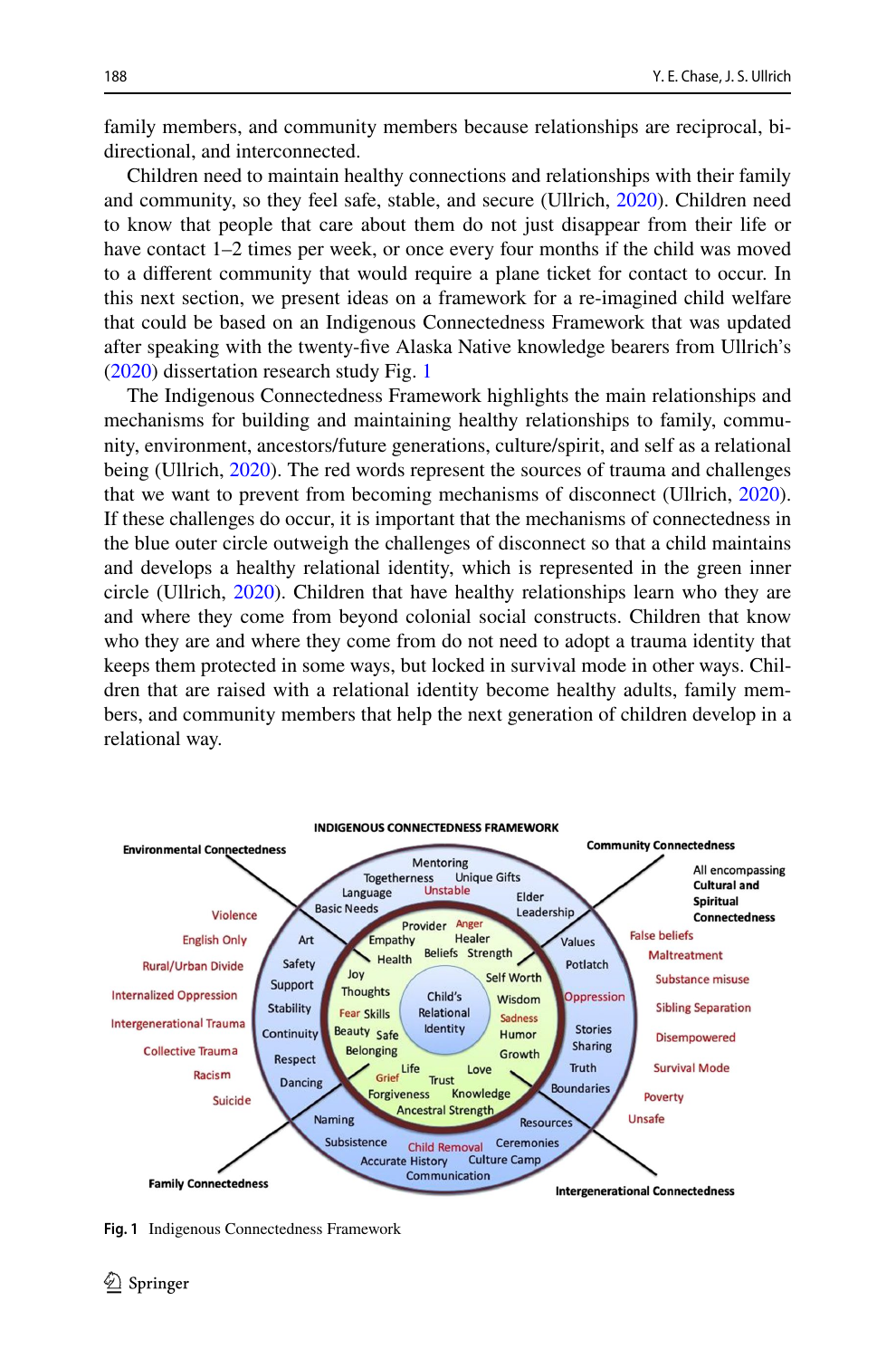# **The Application of Indigenous Connectedness for Practice and Policy Reform**

We combine the Indigenous Connectedness Framework and systems theory to provide a Connectedness Framework for Systems Change (Fig. [2\)](#page-8-0). This framework includes suggested mechanisms of systems change which are identifed within the concentric purple, blue, and green circles. These mechanisms of systems change have a relational efect on families, communities, the past/current/future generations, and the environment. Using a Connectedness Framework based on Indigenous concepts of relationality could lead to broader systems change in child welfare that better equips systems and communities with an ability to relate to children and families in a humanistic and culturally competent way.

This framework represents what is necessary for communities of color to thrive. In order for real change to occur, several mechanisms for change need to occur in unison. The historical trauma resulting from four hundred years of tyranny cannot be ignored because "the racial inequities created during the colonial period infuenced the founding of the Nation" (LaVeist et al., [2019\)](#page-13-14). Even as Thomas Jeferson was berating the practice of slavery, he owned hundreds of slaves himself (Vinn, 2003). The Tulsa Massacre was not listed in history books but was a signifcant and tragic event in America's oppression of communities of color (Johnson, [2020\)](#page-13-15). This ignorance of history ignores the traumatic impacts of created child welfare policies and practices.

Congress must be willing to appropriate the funding necessary to support building strong communities, with sufficient wholistic resources, mental health, physical health, public safety, education, food sufficiency, and adequate housing to address the needs of low-resourced communities. Funding appears on



<span id="page-8-0"></span>**Fig. 2** A connectedness framework for systems change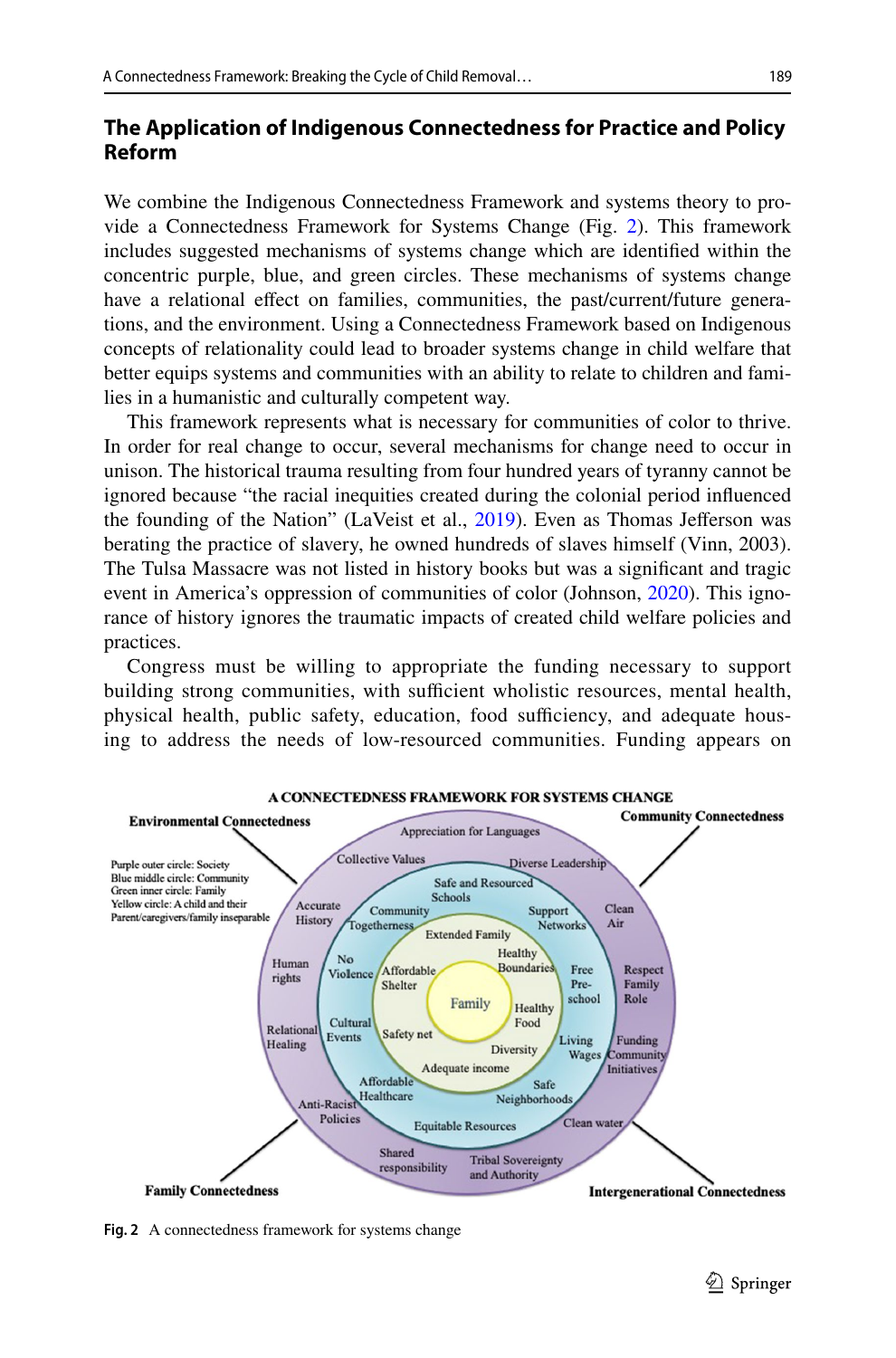both national and state levels, to become available in times of crisis rather than as prevention methods. As recent as February 25, 2021, H.R. 1377, the Emergency Funding for Child Protection Act, was introduced in the 117th Congress (GovTrack, [2021](#page-12-13)). This Act was in response to the COVID-19 crisis and provides grants to states to "expand services, provide support to community-based organizations, purchase emergency supplies, and provide temporary direct payments to families caring for children under protective services supervision that are awaiting approval for government assistance, among other uses. The bill does not require states to match funding under these grants (GovTrack, [2021](#page-12-13)). However, states set the tone and direction for positive change to accompany that funding.

Let us take a closer look at the cost of inaction. A 2012 study focused on confrmed child maltreatment cases—1,740 fatal and 579,000 non-fatal—for a 12-month period (Fang et al., [2012\)](#page-12-14). The lifetime cost for each fatal case of child abuse was approximately \$1.3 million (Fang et al., [2012](#page-12-14)). These calculations factored into the income a child would have earned had he or she reached adulthood and participated in the workforce. Peterson et al. ([2018\)](#page-13-16) estimated the cost per victim of nonfatal child maltreatment to be \$760,000, the cost of fatal child maltreatment nearly twice that fgure. If we do the math, it becomes clear that funding healthy, strong communities, as they were conceptualized by Melton ([2009](#page-13-17)), would be a cheaper and more efective alternative. What if initiatives like Melton's strong communities had been funded to focus on building healthy, resilient communities where children could thrive and where parents could seek help with fear of retaliation? We know that funding to prevent something from happening is difficult to justify, but child fatalities are permanent; they cannot be reversed.

Understanding child maltreatment as a public health problem could pave the road to prevention. Systems respond diferently to a public health crisis than to a criminal justice issue, and families respond diferently to a public health person than to someone from the child protection agency. We have seen past initiatives that were set in a public health framework be efective in high risk and low resourced communities. Michigan initiated an infant mental health home visitation model (IMH-HV) in 1977. Therapists are cognizant that establishing a working relationship is critical to the IMH-HV being successful (Weatherston & Ribaudo,  $2020$ ). However, home visitation models require trust in order to build working relationships. Communities of color have not found trust to be an efective communication link with governmental agencies.

Employing community outreach workers who are part of the community in which they work. Having familiarity with the community's "personality" makes a diference when attempting to build trust. In an article on child safety and family support, Melton [\(2009](#page-13-17)) stated "Perhaps now more than ever, for the sake of our own and our neighbors' families, we need a rebirth of community." However, even defning a community may not be as easy as it seems. Context, geographical boundaries, and the design of the neighborhood all play an important part when trying to defne community. When researchers compare neighborhoods and the disparities of resources in some versus others, the racial and ethnic composition becomes part of the discussion.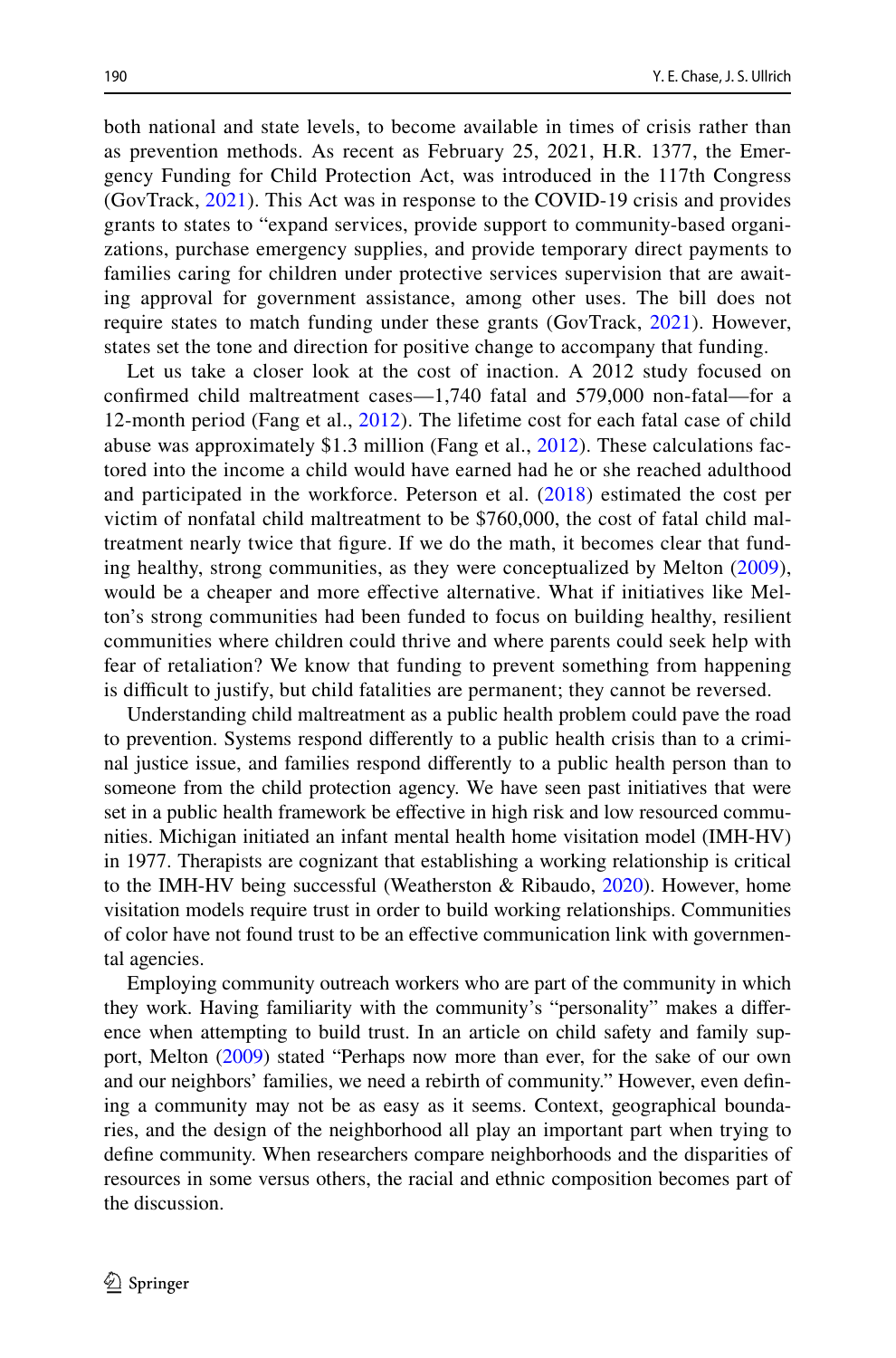Can the interface of child protection agencies with communities of color be changed? If families of color are to have any trust in a government system that has the ability to remove their children from their care, the system's frst interaction with the community agency has to be to provide resources, not remove children. A worker from the investigation unit is usually the frst contact with a child protection agency. If community outreach workers made regular contact with families, and if sections of government buildings were opened to evening community meetings and were viewed as belonging to the community, the perception of those systems could change. Innovative strategies have been tried in various places throughout the USA and with some success when strong communities was implemented in Greenville, SC, and in selected communities in Israel (Kimbrough-Melton & Melton, [2015\)](#page-13-18). Neighborhoods have changed over the years. Families used to know their neighbors and could count on them in emergency situations, but also as a support network. A revitalization of neighborhoods needs to occur.

Child protection workers with training in working with multicultural populations are needed for communities of color. Language is an important factor in establishing communication with a client. Child protection workers need to practice and apply cultural humility and trauma informed care to better engage with families and the community in a positive way rather than reinforce the power/privilege divide that is so noticeable. Proper training, evaluation, and supervision can ensure that what is learned in training is maintained in practice.

# **Preventing Removal Is Possible**

The federal budget needs to drastically shift child welfare funding from foster care and adoption to in-home services, family treatment, and kinship care. For example, more funding should be put in place to allow child welfare workers to spend more time with families and provide in-home services. Assisted living homes could be created to temporarily take in whole families, while parental issues are addressed. The majority of families involved with child welfare struggle with poverty, substance use, and mental health issues, so family treatment options that are relationally based and allow children to remain with their parents need to be bolstered (Blackstock & Trocmé, [2005](#page-12-15)). If a child needs to be temporarily placed out of the home, then kinship care is a safety net for ensuring that a child is not completely removed from their parents, extended family, family history, and cultural/spiritual knowledge (Ullrich, [2020](#page-14-8)). Placement with family should be seen as a connectedness placement, rather than child removal into stranger foster care that disconnects a child from their important relationships.

Re-imagining child welfare involves making a community and relational shift as the guiding framework. Through this lens, child protection would be seen as a shared responsibility among community members and community organizations. For example, Alaska Native communities such as Kwigillingok created their own child protection team to help families and prevent child abuse and neglect (Hillman, [2016](#page-13-19)). This village child protection team designed their intervention based on Indigenous Elder's knowledge and guidance and brought the number of children removed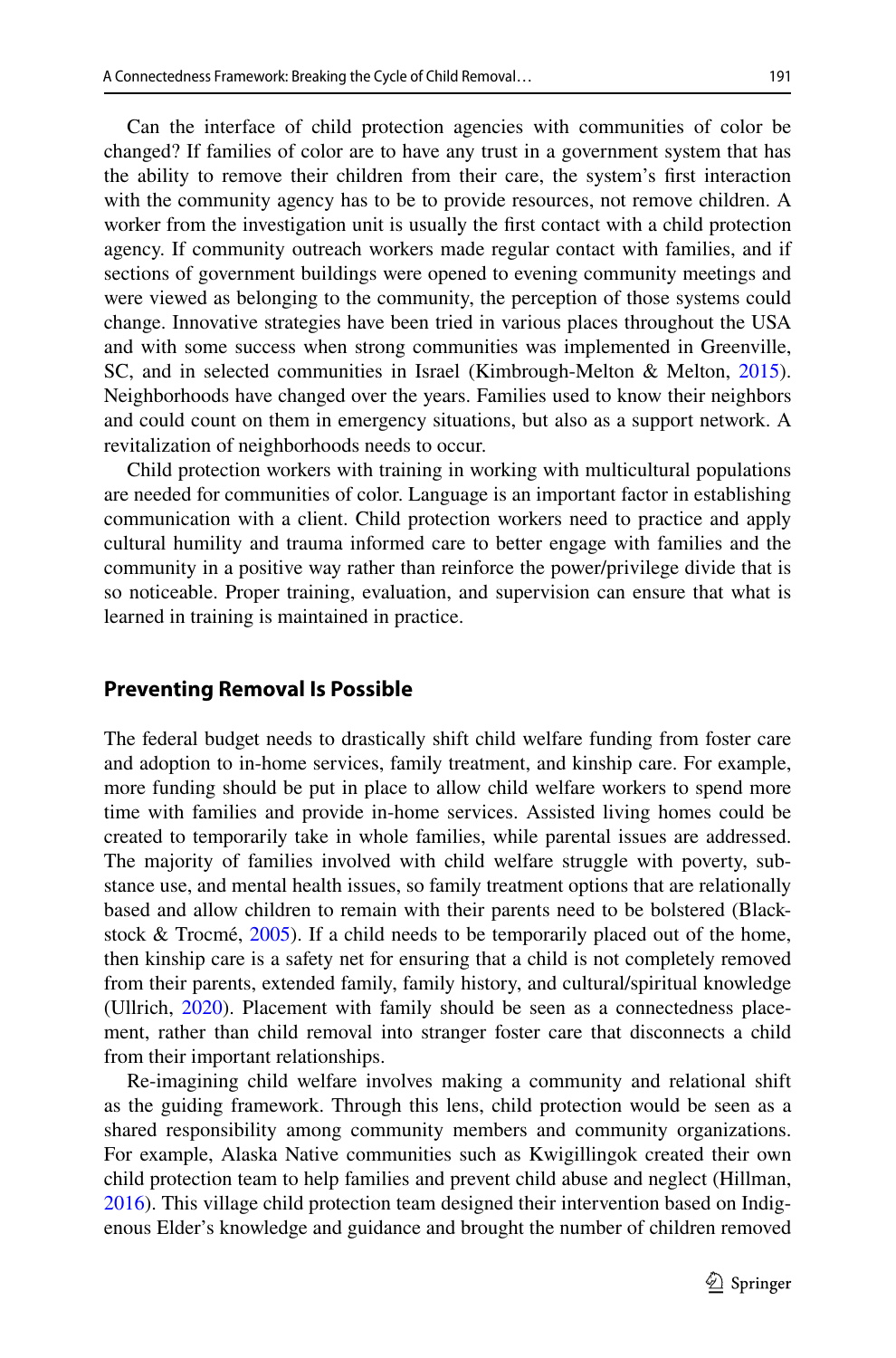down to zero in their community in less than 2 years (Hillman, [2016\)](#page-13-19). The Kwigillingok community provides an example of a child protection intervention that does not necessarily involve child removal.

Over the past few decades, there have been "pockets of excellence" where systems have come together and collaborated across their defned areas of responsibility, to create a workable and somewhat welcoming system for children and their families. Melton and a few colleagues who saw the repressive nature of the child protection system in so many states created an initiative called Strong Communities for Children (Melton, [2009](#page-13-17); Melton & Anderson, [2008;](#page-13-20) Melton & Thompson, [2002](#page-13-21)). This initiative focused on a community-wide promotion of family and community wellbeing. Melton realized that the protection of children had to become a part of everyday life and in all the places and environments where there were children (Kimbrough-Melton & Melton, [2015](#page-13-18)). With replication of this initiative in a few states and even in Israel, the process has proven efective. While the fact that community engagement works is not a secret, strong communities goes a step further and focuses on promoting healthy community-wide development. It is concerning that there has not been a national commitment to implement community-based child welfare. To create healthy communities that foster and maintain minorityfriendly child protection systems, the following ingredients must be present.

# **Conclusion**

Our discussion leads us to the following recommendations considering the history, disproportionality, and need for a diferent approach to child welfare:

- Oppressed populations should have a legally recognized role in designing culturally appropriate and relational systems of care to assure the safety of their children.
- Federally recognized tribes should be able to design and implement their own child protection systems.
- Tribal courts should have jurisdiction over child protection.
- Neighborhoods need to be revitalized.
- Individuals and families should not live in fear of being the targets of violence and of having their children removed by a system they do not understand how to navigate.
- Funding for programs like strong communities, and community child protection teams that have proven to be efective, should become a reality.
- All systems need to be built upon a relational framework that guides communitydriven eforts, includes the wisdom of lived experience, and provides action steps to end disproportionality of outcomes for children of color.

If the above recommendations were implemented, we would change the landscape of the USA for the betterment of its children. The USA can have a system of protection for children and families that is welcoming to all. Child welfare needs to be a relationally based system, where relational wounding stops and relational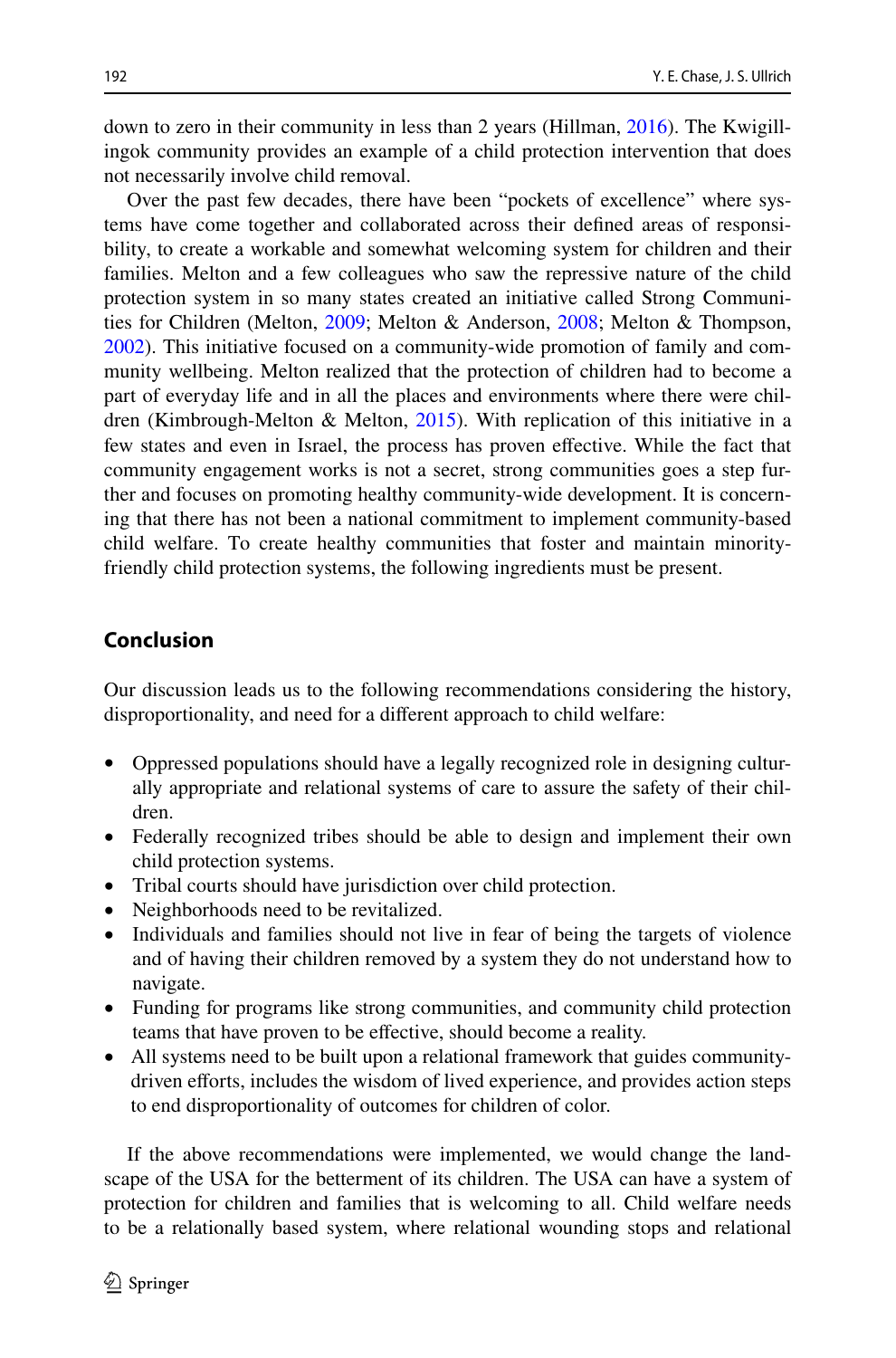healing begins. The connectedness framework provides guidance on the actions needed to create a paradigm shift within child welfare and all systems that interface with children. Systemic change takes time and effort. The current generation of children do not have that luxury of time.

## **Declarations**

**Confict of Interest** The authors declare no competing interests.

## **References**

- <span id="page-12-6"></span>Banahene, A., & Minka, E. (2018). Black parents ask for a second look: Parenting under "White" child protection rules in Canada. *Children and Youth Services Review, 94*, 511–524. [https://doi.org/10.](https://doi.org/10.1016/j.childyouth.2018.08.030) [1016/j.childyouth.2018.08.030](https://doi.org/10.1016/j.childyouth.2018.08.030)
- <span id="page-12-12"></span>Barbarin, O., Tolan, P., Gaylord-Harden, N., & Murry, M. (2020). Promoting Social Justice for African American boys and young men through research and intervention: A challenge for developmental science. *Applied Developmental Science, 24*(*3*), 196–207. [https://doi.org/10.1080/10888691.2019.](https://doi.org/10.1080/10888691.2019.1702880) [1702880](https://doi.org/10.1080/10888691.2019.1702880)
- <span id="page-12-15"></span>Blackstock, C., & Trocmé, N. (2005). Community-based child welfare for Aboriginal children: Supporting resilience through structural change. *Social Policy Journal of New Zealand, 24*(12), 12–33.
- <span id="page-12-3"></span>Brave Heart, M. Y. H., Chase, J., Elkins, J., & Altschul, D. B. (2011). Historical trauma among indigenous peoples of the Americas: Concepts, research, and clinical considerations. *Journal of Psychoactive Drugs, 43*(4), 282–290.<https://doi.org/10.1080/02791072.2011.628913>
- <span id="page-12-10"></span>Bureau of Indian Affairs. (2016). Guidelines for implementing the Indian Child Welfare Act. [https://](https://www.federalregister.gov/documents/2016/12/30/2016-31726/guidelines-for-implementing-the-indian-child-welfare-act) [www.federalregister.gov/documents/2016/12/30/2016-31726/guidelines-for-implementing-the](https://www.federalregister.gov/documents/2016/12/30/2016-31726/guidelines-for-implementing-the-indian-child-welfare-act)[indian-child-welfare-act](https://www.federalregister.gov/documents/2016/12/30/2016-31726/guidelines-for-implementing-the-indian-child-welfare-act)
- <span id="page-12-11"></span>Child Welfare League of America (2020). The president's fscal year 2021 budget request. [https://www.](https://www.cwla.org/wp-content/uploads/2020/02/CWLA-Summary-of-Presidents-FY-2021-Childrens-Child-Welfare-Budget.pdf) [cwla.org/wp-content/uploads/2020/02/CWLA-Summary-of-Presidents-FY-2021-Childrens-Child-](https://www.cwla.org/wp-content/uploads/2020/02/CWLA-Summary-of-Presidents-FY-2021-Childrens-Child-Welfare-Budget.pdf)[Welfare-Budget.pdf](https://www.cwla.org/wp-content/uploads/2020/02/CWLA-Summary-of-Presidents-FY-2021-Childrens-Child-Welfare-Budget.pdf)
- <span id="page-12-4"></span>Children's Bureau (2021). Child maltreatment 2019. [https://www.acf.hhs.gov/cb/report/child-maltreatme](https://www.acf.hhs.gov/cb/report/child-maltreatment-2019) [nt-2019](https://www.acf.hhs.gov/cb/report/child-maltreatment-2019)
- <span id="page-12-1"></span>Cross, T. L. (2014). The Indian Child Welfare Act: We must still fght for our children. *Reclaiming Children & Youth, 23*(2), 23–24.
- <span id="page-12-7"></span>Dettlaf, A. J., & Boyd, R. (2020). Racial disproportionality and disparities in the child welfare system: Why do they exist, and what can be done to address them? *The Annals of the American Academy of Political and Social Science, 692*(1), 253–274. <https://doi.org/10.1177/0002716220980329>
- <span id="page-12-0"></span>Dunbar-Ortiz, R. (2014). *An indigenous peoples' history of the United States* (3rd ed.). Beacon Press.
- <span id="page-12-14"></span>Fang, X., Brown, D., Florence, C., & Mercy, J. (2012). The economic burden of child maltreatment in the United States and implications for prevention. *Child Abuse & Neglect, 36*(*2*), 156–165. [https://doi.](https://doi.org/10.1016/j.chiabu.2011.10.006) [org/10.1016/j.chiabu.2011.10.006](https://doi.org/10.1016/j.chiabu.2011.10.006)
- <span id="page-12-5"></span>Gottlieb, C. (2021). *Black families are outraged about family separation within the U.S. It's time to listen to them*. Time Magazine <https://time.com/5946929/child-welfare-black-families/>
- <span id="page-12-13"></span>GovTrack (2021). S. 462: Emergency funding for Child Protection Act. [https://www.govtrack.us/congr](https://www.govtrack.us/congress/bills/117/s462/summary) [ess/bills/117/s462/summary](https://www.govtrack.us/congress/bills/117/s462/summary)
- <span id="page-12-8"></span>Guzman, A., Carver-Roberts, T., Leake, R., & Rienks, S. (2020). Retention of child welfare workers: Staying strategies and supports. *Journal of Public Child Welfare, 14*(1), 60–79. [https://doi.org/10.](https://doi.org/10.1080/15548732.2019.1683121) [1080/15548732.2019.1683121](https://doi.org/10.1080/15548732.2019.1683121)
- <span id="page-12-2"></span>Haaland, D. (2021). Opinion: Deb Haaland: My grandparents were stolen from their families as children. We must learn about this history. *The Washington Post*. [https://www.washingtonpost.com/opinions/](https://www.washingtonpost.com/opinions/2021/06/11/deb-haaland-indigenous-boarding-schools/) [2021/06/11/deb-haaland-indigenous-boarding-schools/](https://www.washingtonpost.com/opinions/2021/06/11/deb-haaland-indigenous-boarding-schools/)
- <span id="page-12-9"></span>Haight, W., Waubanascum, C., Glesener, D., Day, P., Bussey, B., & Nichols, K. (2019). The center for regional and tribal child welfare studies: Reducing disparities through indigenous social work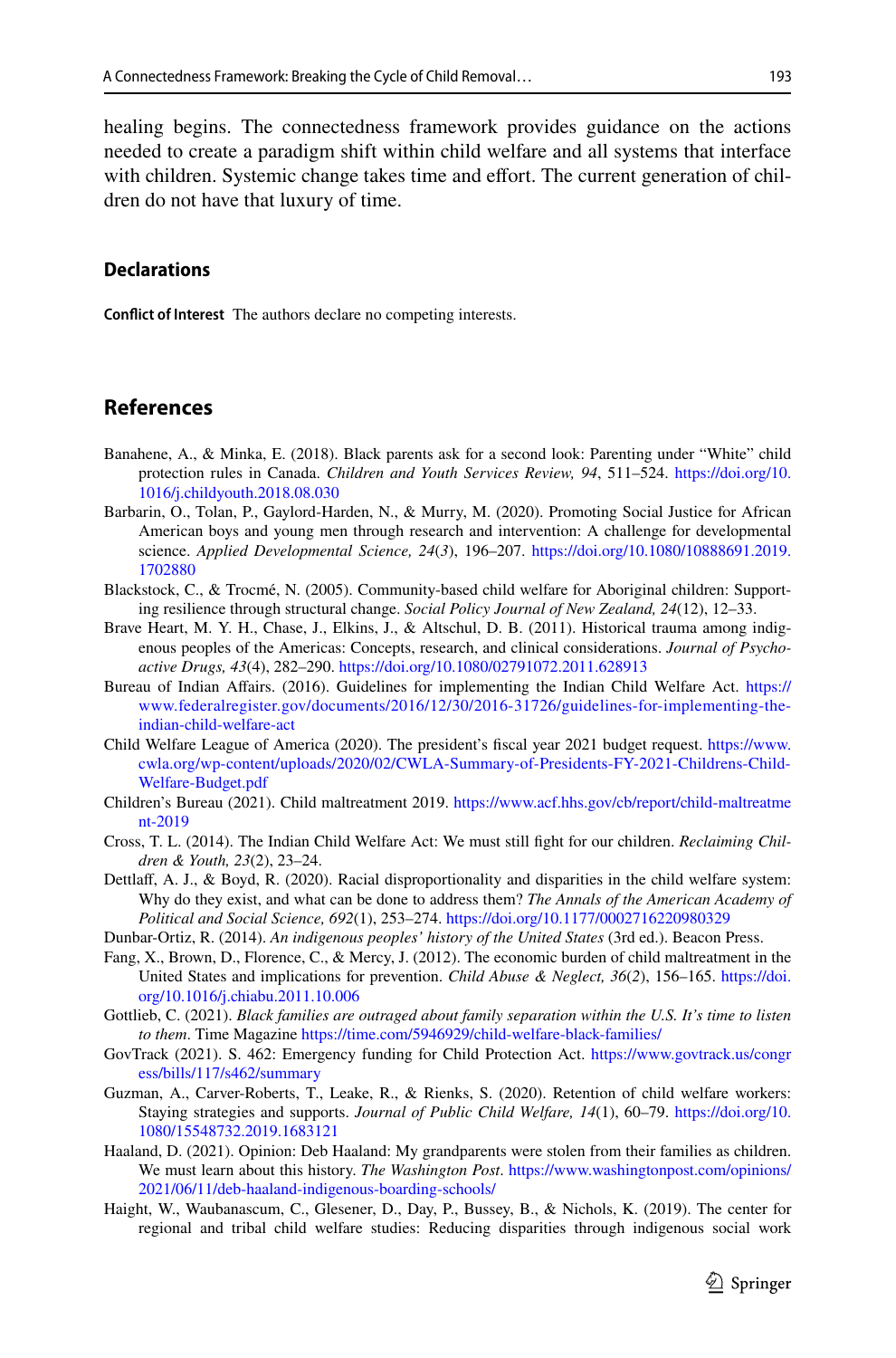education. *Children and Youth Services Review, 100*, 156–166. [https://doi.org/10.1016/j.childyouth.](https://doi.org/10.1016/j.childyouth.2019.02.045) [2019.02.045](https://doi.org/10.1016/j.childyouth.2019.02.045)

- <span id="page-13-1"></span>Halloran, M. (2019). African American health and post traumatic slave syndrome: A terror management theory account. *Journal of Black Studies, 50*(1), 5–65.<https://doi.org/10.1177/0021934718803737>
- <span id="page-13-19"></span>Hillman, A. (2016). *AK: Protecting a village*. Alaska Public Media https://www.alaskapublic. org/2016/04/22/ak-protecting-a-village/.
- <span id="page-13-4"></span>Hirshberg, D., Sharp, S., & Hill, A. (2005). *Thirty years later, the long-term efect of boading schools on Alaska Natives and their community*. Anchorage: AK, Institute of Social and Economic Research, University of Alaska Anchorage.
- <span id="page-13-5"></span>Hopkins, R. (2013). Sexual trauma: One legacy of the boarding school era. *Indian Country Today.* http://indiancountrytodaymediane twork. [com/opinion/sexual-trauma-one-legacy-board](http://indiancountrytodaymedianetwork.com/opinion/sexual-trauma-one-legacy-boarding-school-era-148455) [ing-school-era-148455](http://indiancountrytodaymedianetwork.com/opinion/sexual-trauma-one-legacy-boarding-school-era-148455)
- <span id="page-13-10"></span>Indian Child Welfare Act P.L. 95-608 (1978), [http://www.nicwa.org/Indian\\_Child\\_Welfare\\_Act/ICWA.](http://www.nicwa.org/Indian_Child_Welfare_Act/ICWA.pdf) [pdf](http://www.nicwa.org/Indian_Child_Welfare_Act/ICWA.pdf)
- <span id="page-13-15"></span>Johnson, H. (2020). Tulsa, then and now: Refections on the Legacy of the 1921 Tulsa Race Massacre. *Great Plains Quarterly, 40*(3), 181–185.
- <span id="page-13-9"></span>Kim, H., & Kao, D. (2014). A meta-analysis of turnover intention predictors among US child welfare workers. *Children and Youth Services Review, 47*, 214–223. [https://doi.org/10.1016/j.childyouth.](https://doi.org/10.1016/j.childyouth.2014.09.015) [2014.09.015](https://doi.org/10.1016/j.childyouth.2014.09.015)
- <span id="page-13-18"></span>Kimbrough-Melton, R. J., & Melton, G. B. (2015). "Someone will notice, and someone will care": How to build strong communities for children. *Child Abuse & Neglect, 41*, 67–78. [https://doi.org/10.](https://doi.org/10.1016/j.chiabu.2015.02.015) [1016/j.chiabu.2015.02.015](https://doi.org/10.1016/j.chiabu.2015.02.015)
- <span id="page-13-14"></span>LaVeist, T., Fullilove, M., & Fullilive, R. (2019). 400 years of inequality since Jamestown of 1619. *A merican Journal of Public Health*, 83–84. [https://doi.org/10.2105/AJPH.2018.304824.](https://doi.org/10.2105/AJPH.2018.304824)
- <span id="page-13-2"></span>Leary, J. (2005). *Post traumatic slave syndrome: America's legacy of enduring injury and healing*. Uptone Press.
- <span id="page-13-17"></span>Melton, G. B. (2009). How strong communities restored my faith in humanity: Children *can* live in safety. In K. A. Dodge & D. L. Coleman (Eds.), *Preventing Child Maltreatment* (pp. 82–101). Community Approaches.
- <span id="page-13-20"></span>Melton, G. B., & Anderson, D. (2008). From safe sanctuaries to strong communities: The role of communities of faith in child protection. *Family & Community Health, 31*, 173–185. [https://doi.org/10.](https://doi.org/10.1097/01.FCH.0000314577.48603.b0) [1097/01.FCH.0000314577.48603.b0](https://doi.org/10.1097/01.FCH.0000314577.48603.b0)
- <span id="page-13-21"></span>Melton, G. B., & Thompson, R. A. (2002). The conceptual foundation: Why child protection should be neighborhood-based and child-centered. In G. B. Melton, R. A. Thompson, & M. A. Small (Eds.), *Toward a child-centered, neighborhood-based child protection system* (pp. 3–27). Praeger.
- <span id="page-13-0"></span>Messer-Kruse, T. (2020). What the 1619 project really means: Its liberal and conservative critics both miss the point. *The Chronicle of Higher Education, (66)25. [https://www.chronicle.com/article/](https://www.chronicle.com/article/what-the-1619-project-really-means/) [what-the-1619-project-really-means/](https://www.chronicle.com/article/what-the-1619-project-really-means/)*
- <span id="page-13-6"></span>Napoleon, H. (1996). *Yuuyaraq: The way of the human being: With commentary*. Alaska Native Knowledge Network, University of Alaska, Fairbanks.
- <span id="page-13-11"></span>National Indian Child Welfare Association (2015). Setting the record straight: *The Indian Child Welfare Act Fact Sheet.* [https://www.nicwa.org/wp-content/uploads/2017/04/Setting-the-Record-Straight-](https://www.nicwa.org/wp-content/uploads/2017/04/Setting-the-Record-Straight-ICWA-Fact-Sheet.pdf)[ICWA-Fact-Sheet.pdf](https://www.nicwa.org/wp-content/uploads/2017/04/Setting-the-Record-Straight-ICWA-Fact-Sheet.pdf)
- <span id="page-13-13"></span>National Indian Child Welfare Association (2020). HHS fnal AFCARS rule impacts data collection for American Indian and Alaska native children. [https://www.nicwa.org/latest-news/afcars-data-colle](https://www.nicwa.org/latest-news/afcars-data-collection-for-native-children/) [ction-for-native-children/](https://www.nicwa.org/latest-news/afcars-data-collection-for-native-children/)
- <span id="page-13-3"></span>National Native American Boarding School Healing Coalition. (n.d.) Para. 2. [https://boardingschoolheal](https://boardingschoolhealing.org/education/us-indian-boarding-school-history/)[ing.org/education/us-indian-boarding-school-history/](https://boardingschoolhealing.org/education/us-indian-boarding-school-history/)
- <span id="page-13-12"></span>Newman, M., & Fort, K. (2017). Legal challenges to ICWA: An analysis of current case law. *Child Law Practice, 36*(1), 13–15.
- <span id="page-13-7"></span>Office of Children's Services (2020). Out-of-home care statistics. [http://dhss.alaska.gov/ocs/Pages/stati](http://dhss.alaska.gov/ocs/Pages/statistics/default.aspx) [stics/default.aspx](http://dhss.alaska.gov/ocs/Pages/statistics/default.aspx)
- <span id="page-13-16"></span>Peterson, C., Florence, C., & Klevens, J. (2018). The economic burden of child maltreatment in the United States, 2015. *Child Abuse & Neglect, 86*, 178–183. [https://doi.org/10.1016/j.chiabu.2018.09.](https://doi.org/10.1016/j.chiabu.2018.09.018) [018](https://doi.org/10.1016/j.chiabu.2018.09.018)
- <span id="page-13-8"></span>Powers, M., & Faden, R. (2006). *Social justice: The moral foundations of public health and health policy*. Oxford University Press.